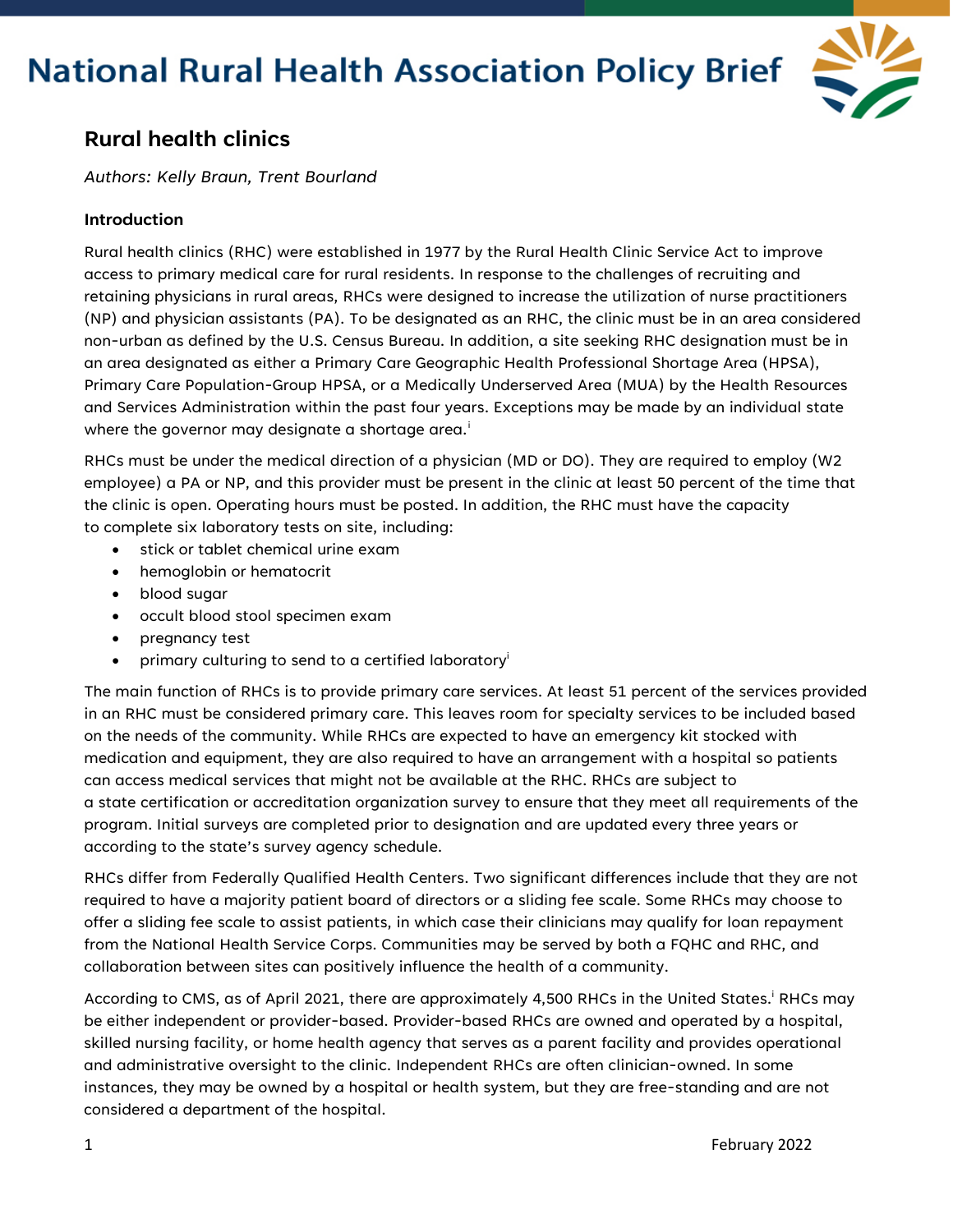

A distinguishing factor of RHCs is they are reimbursed using an encounter-based payment for Medicare beneficiaries at an all-inclusive rate. In many states, the same methodology is utilized to reimburse Medicaid beneficiaries and those with Medicaid MCO plans. The Consolidated Appropriations Act of 2021 (CAA) changed the RHC reimbursement methodology for all RHCs. For independent RHCs and any new provider-based RHCs, the reimbursement limit was increased to \$[1](#page-1-0)00 as of April 1, 2021.<sup>1</sup> The upper payment limit will continue to increase until it reaches \$190 in 2028, and then it will increase by the Medicare Economic Index thereafter. Prior to the CAA, RHCs that were provider-based to a hospital with fewer than 50 beds were paid using a cost-based methodology with no limit. The CAA created a grandfathered RHC, which are those RHCs owned and operated by a hospital with fewer than 50 beds prior to December 31, 2020 $^2$ . With the new rules, all new RHCs enrolling in the program on or after Dec. 31, 2020, will be paid under a cost-based methodology subject to the new upper payment limit. Grandfathered RHCs will continue to be paid using a cost-based methodology, however, they will be subject to a new cap increased by the Medicare Economic Index.

RHCs are required to meet minimum productivity standards. Currently, RHC physicians must see 4,200 patients per full-time equivalent and 2,100 patients per full-time equivalent for non-physician advanced practitioners. If more than one provider is in the RHC, patient visits can be averaged to reach the minimum productivity standard. If the RHC does not meet the minimum productivity standard, they can request an exception from their Medicare Administrative Contractor. If the exception is granted, the RHC's all-inclusive encounter rates will remain. If the exception is not granted, the RHC's all-inclusive encounter rate will be determined using a higher number of visits than they performed, which will negatively impact their reimbursement. For example, if the number of patient visits falls below the minimum productivity standard per FTE, the total expenses of the RHC will be divided by a number higher than the actual patient visits, resulting in a lower reimbursement rate per patient visit.

### **Policy recommendations**

### *Access to care*

RHCs provide essential access to care in rural areas. A primary care workforce is required to keep the doors of RHCs open. Creating a workforce pipeline is necessary to ensure the availability of health care providers in rural areas. Access to telehealth services can also improve the availability of specialty care in rural areas. For telehealth to be feasible, adequate broadband access and reimbursement for telehealth services must be in place. As telehealth encounters are typically still face-to-face in a virtual fashion, they should be considered visits and eligible for reimbursement.

#### *Reimbursement*

The CAA made significant changes to the RHC payment methodology for both independent and providerbased RHCs.3 These payment changes will result in significant consequences for the viability of the provider-based RHC program. Consideration should be given to continue cost-based reimbursement without a per-visit cap in exchange for allowing provider-based RHCs to voluntarily report quality measures. Provider-based RHCs owned and operated by hospitals with fewer than 50 beds would use the higher payment rate to support involvement in a quality reporting program. RHCs have not typically been

<span id="page-1-0"></span><sup>1</sup> The previous rate for independent RHCs and RHCs that are provider-based to a hospital with more than fifty beds was \$87.52.

<sup>2</sup> For RHCs enrolled in the program or that had applied to the program prior to 12/31/2020.

<sup>3</sup> Refer to Table 1 below for the RHC Payment Limits per year.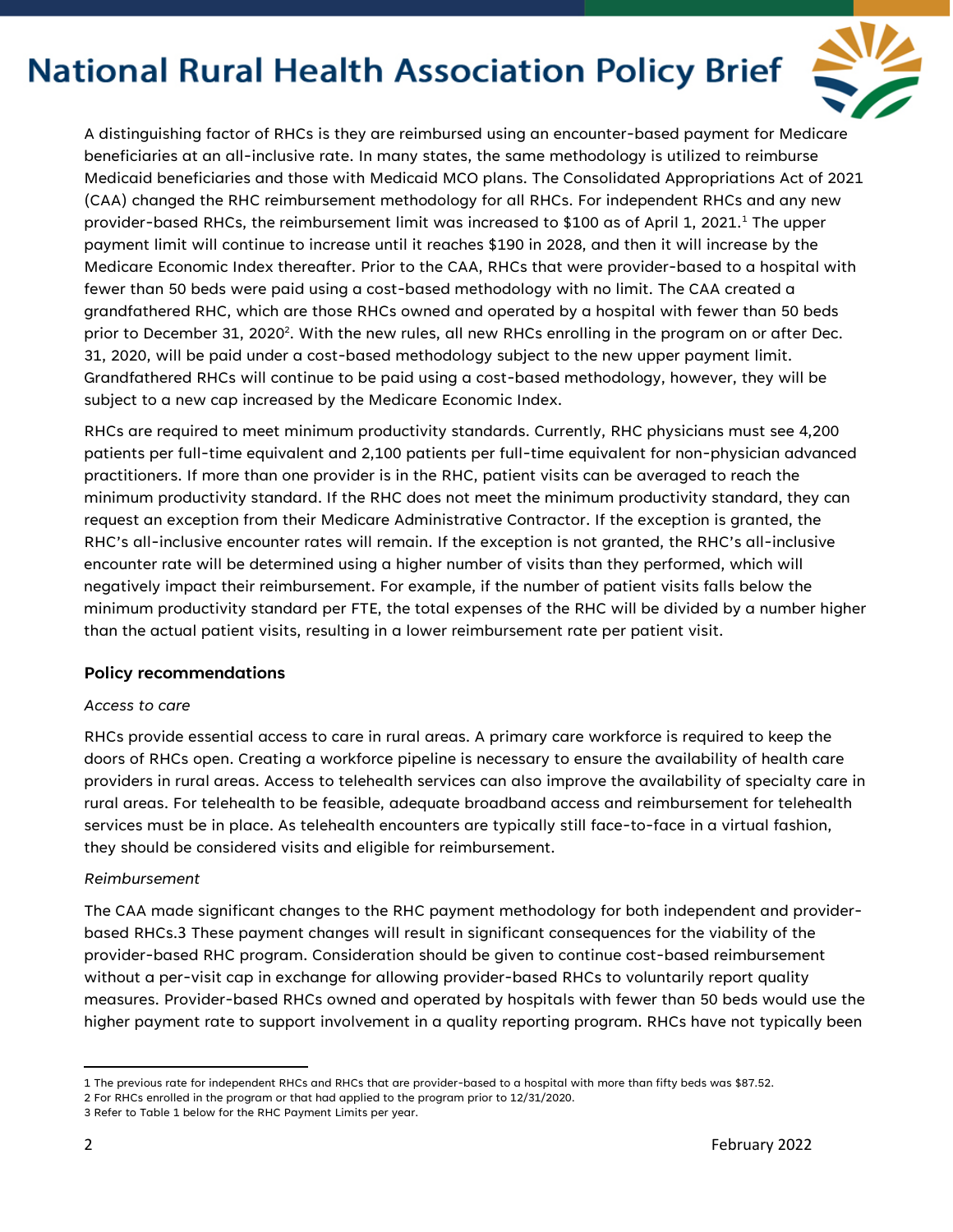

involved in quality reporting programs on a large scale. Technical assistance should be provided to RHCs to help implement, maintain, and strategically plan for technological advancements that would improve the quality of health care in the local community. Additionally, critical data on the RHC program, which has been historically unavailable, would be provided and assessed at a national level. Most importantly, this payment policy change will keep the provider-based RHC program stable, allowing for the creation of new clinics to support future needs in rural communities.<sup>[ii](#page-3-1)</sup>

| Table 1: RHC payment limitsiii |         |
|--------------------------------|---------|
| Prior to March 31, 2021        | \$87.52 |
| April 1, 2021                  | \$100   |
| January 1, 2022                | \$113   |
| 2023                           | \$126   |
| 2024                           | \$139   |
| 2025                           | \$152   |
| 2026                           | \$165   |
| 2027                           | \$178   |
| 2028                           | \$190   |

### *Programmatic updates*

The Consolidated Appropriations Act of 2021 updated payment methodologies, but other aspects of RHC modernization were not included. There are currently six laboratory tests RHCs must be able to provide. Medicine has evolved since the RHC program was created in 1977, and at that time, lab services were not as readily available as they are now. RHCs should be able to select the laboratory tests to be performed on-site based on the needs of their patient population and the services that may be available nearby.

RHCs must employ at least one advanced practice provider. This can be challenging given current health care staffing shortages. To increase flexibility and

help staff RHCs, the requirement of employing an advanced practice provider should be modified so contracted providers can be utilized. Additionally, federal supervision requirements take precedence over state and local rules in RHCs. These federal regulations should be loosened so RHCs can practice consistently with state and local regulations. This could reduce the administrative burden and allow providers to practice at the top of their scope of licensure, increasing access to care for rural communities.

Further consideration should be given to include behavioral and oral health as Rural Health Clinic services that must be rendered 51 percent of the time the clinic is operating. Both services are integral to overall health; however, they are currently considered specialty services. Therefore, RHCs must not provide such services more than 49 percent of the time, preventing patients from accessing needed care and services. Rural primary care providers are providing basic behavioral health services daily. Still, the provision of more specialized services, such as substance use disorder counseling, may fall outside the definition of primary care. Further, RHCs cannot furnish services in K-12 schools, Head Start locations, or community colleges, unlike FQHCs. Adding the provision of services to students and families at K-12 schools and Head Start locations will help increase access to care for rural families.

## **Recommended action**

• Reinstitute cost-based reimbursement without a per-visit cap in exchange for requiring providerbased RHCs owned and operated by hospitals with fewer than 50 beds to report quality measures as outlined in the reimbursement section of this document.